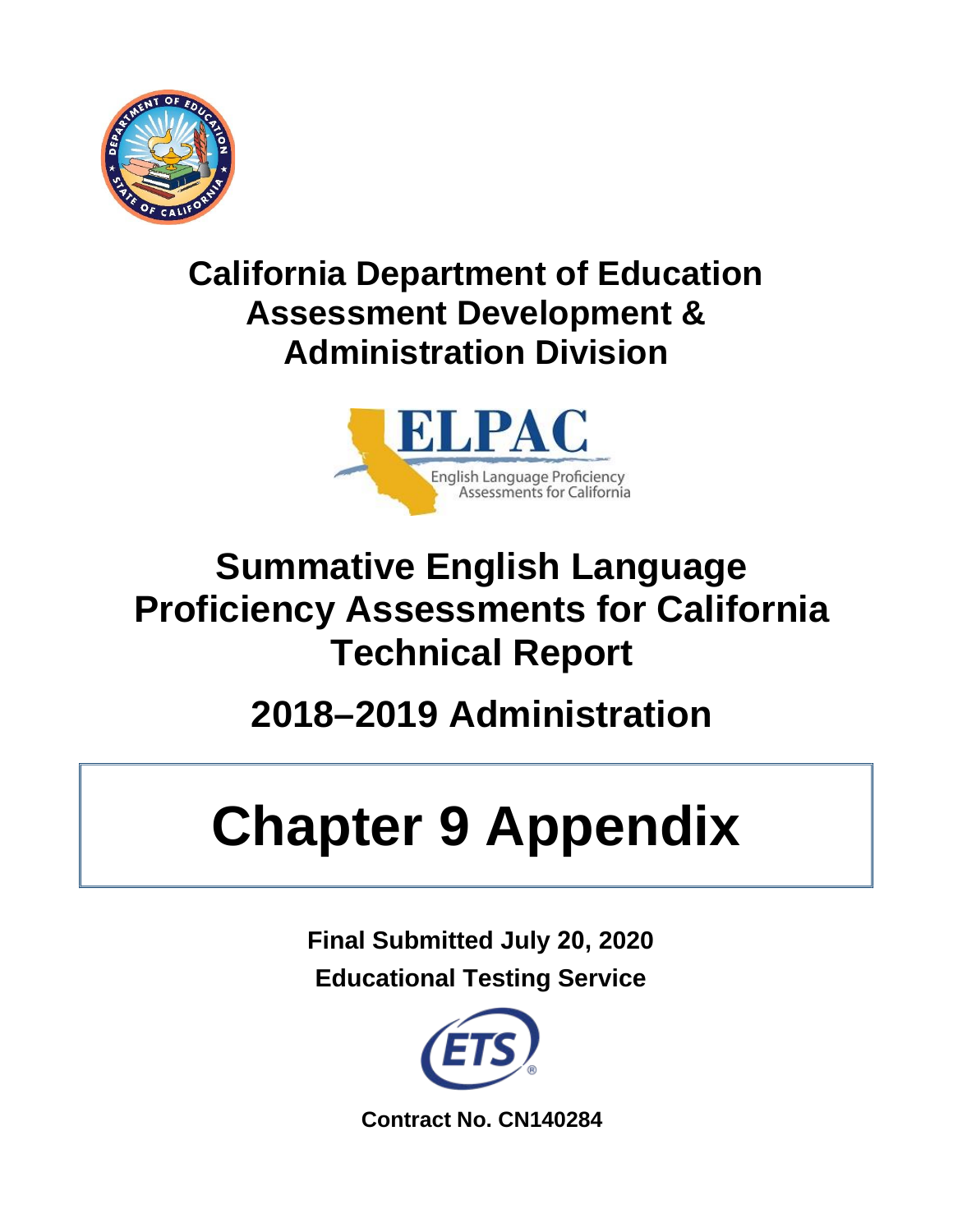## **Table of Contents**

|--|--|

## **List of Tables**

| Table 9.A.1 Correlation Coefficients Among Four Domains and Composite Scores for |                |
|----------------------------------------------------------------------------------|----------------|
| Table 9.A.2 Correlation Coefficients Among Four Domains and Composite Scores for |                |
| Table 9.A.3 Correlation Coefficients Among Four Domains and Composite Scores for |                |
| Table 9.A.4 Correlation Coefficients Among Four Domains and Composite Scores for | $\overline{2}$ |
| Table 9.A.5 Correlation Coefficients Among Four Domains and Composite Scores for | $\overline{2}$ |
| Table 9.A.6 Correlation Coefficients Among Four Domains and Composite Scores for | $\cdot$ 2      |
| Table 9.A.7 Correlation Coefficients Among Four Domains and Composite Scores for |                |
|                                                                                  |                |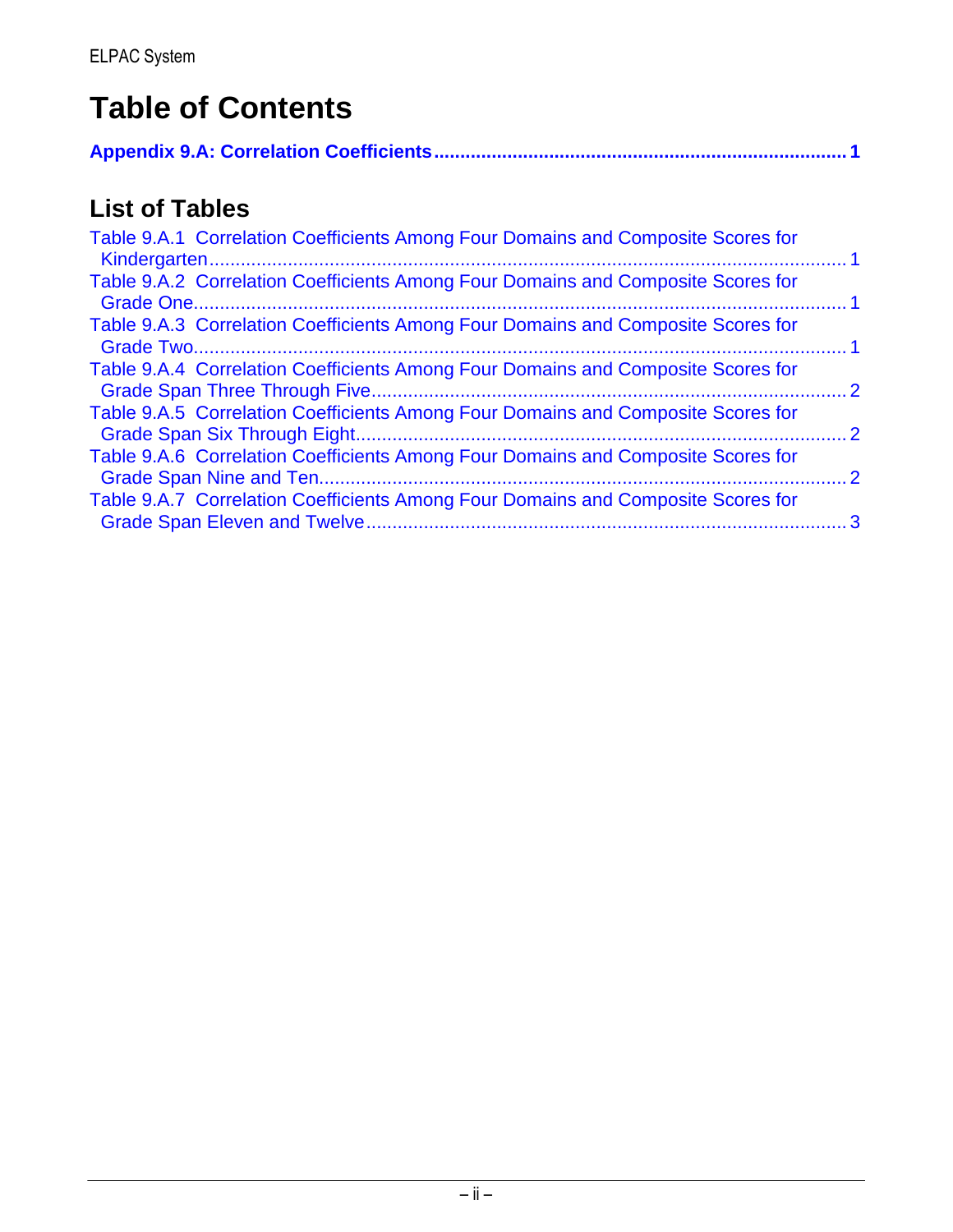### <span id="page-2-0"></span>**Appendix 9.A: Correlation Coefficients**

| <b>Domain</b>    |       | <b>Listening Speaking</b> | Reading | Writing | Oral<br>Language | <b>Written</b><br>Language |
|------------------|-------|---------------------------|---------|---------|------------------|----------------------------|
| Listening        | 1.000 | 0.672                     | 0.719   | 0.513   | 0.885            | 0.667                      |
| Speaking         | N/A   | 1.000                     | 0.662   | 0.504   | 0.940            | 0.632                      |
| Reading          | N/A   | N/A                       | 1.000   | 0.692   | 0.749            | 0.916                      |
| Writing          | N/A   | N/A                       | N/A     | 1.000   | 0.554            | 0.924                      |
| Oral Language    | N/A   | N/A                       | N/A     | N/A     | 1.000            | 0.706                      |
| Written Language | N/A   | N/A                       | N/A     | N/A     | N/A              | 1.000                      |

#### <span id="page-2-1"></span>**Table 9.A.1 Correlation Coefficients Among Four Domains and Composite Scores for Kindergarten**

#### <span id="page-2-2"></span>**Table 9.A.2 Correlation Coefficients Among Four Domains and Composite Scores for Grade One**

| <b>Domain</b>    |       | <b>Listening Speaking</b> | <b>Reading</b> | Writing | Oral<br>Language | Written<br>Language |
|------------------|-------|---------------------------|----------------|---------|------------------|---------------------|
| Listening        | 1.000 | 0.691                     | 0.566          | 0.575   | 0.914            | 0.607               |
| Speaking         | N/A   | 1.000                     | 0.515          | 0.559   | 0.925            | 0.567               |
| Reading          | N/A   | N/A                       | 1.000          | 0.755   | 0.587            | 0.959               |
| Writing          | N/A   | N/A                       | N/A            | 1.000   | 0.616            | 0.910               |
| Oral Language    | N/A   | N/A                       | N/A            | N/A     | 1.000            | 0.638               |
| Written Language | N/A   | N/A                       | N/A            | N/A     | N/A              | 1.000               |

#### <span id="page-2-3"></span>**Table 9.A.3 Correlation Coefficients Among Four Domains and Composite Scores for Grade Two**

| <b>Domain</b>    |       | <b>Listening Speaking</b> | Reading | Writing | Oral<br>Language | <b>Written</b><br>Language |
|------------------|-------|---------------------------|---------|---------|------------------|----------------------------|
| Listening        | 1.000 | 0.673                     | 0.607   | 0.555   | 0.877            | 0.624                      |
| Speaking         | N/A   | 1.000                     | 0.542   | 0.571   | 0.946            | 0.588                      |
| Reading          | N/A   | N/A                       | 1.000   | 0.756   | 0.619            | 0.963                      |
| Writing          | N/A   | N/A                       | N/A     | 1.000   | 0.615            | 0.904                      |
| Oral Language    | N/A   | N/A                       | N/A     | N/A     | 1.000            | 0.657                      |
| Written Language | N/A   | N/A                       | N/A     | N/A     | N/A              | 1.000                      |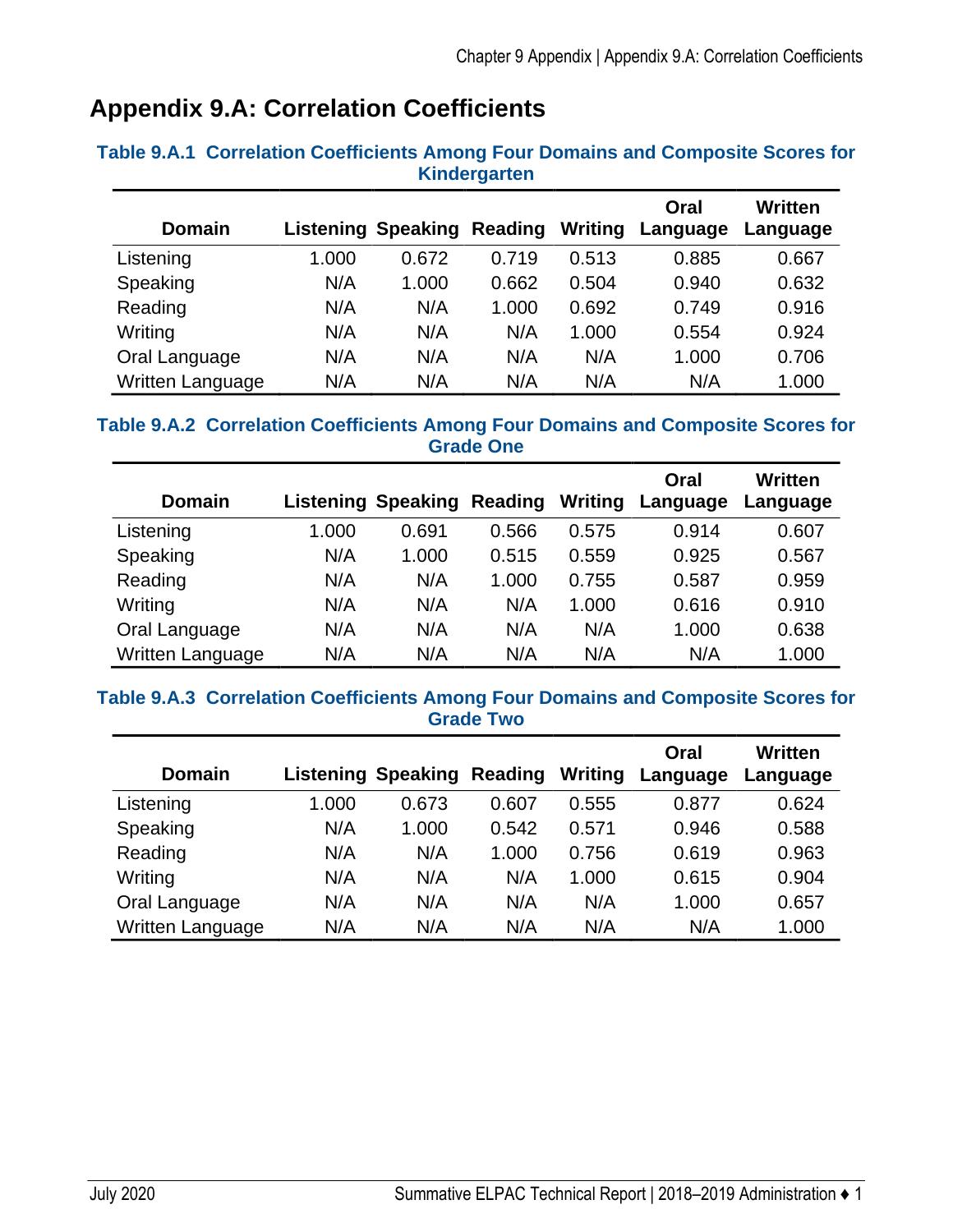| <b>Domain</b>    |       | <b>Listening Speaking</b> | Reading | Writing | Oral<br>Language | Written<br>Language |
|------------------|-------|---------------------------|---------|---------|------------------|---------------------|
| Listening        | 1.000 | 0.635                     | 0.653   | 0.615   | 0.865            | 0.682               |
| Speaking         | N/A   | 1.000                     | 0.556   | 0.658   | 0.936            | 0.639               |
| Reading          | N/A   | N/A                       | 1.000   | 0.736   | 0.657            | 0.956               |
| Writing          | N/A   | N/A                       | N/A     | 1.000   | 0.706            | 0.902               |
| Oral Language    | N/A   | N/A                       | N/A     | N/A     | 1.000            | 0.724               |
| Written Language | N/A   | N/A                       | N/A     | N/A     | N/A              | 1.000               |

#### <span id="page-3-0"></span>**Table 9.A.4 Correlation Coefficients Among Four Domains and Composite Scores for Grade Span Three Through Five**

#### <span id="page-3-1"></span>**Table 9.A.5 Correlation Coefficients Among Four Domains and Composite Scores for Grade Span Six Through Eight**

| <b>Domain</b>    |       | <b>Listening Speaking</b> | Reading | Writing | Oral<br>Language | <b>Written</b><br>Language |
|------------------|-------|---------------------------|---------|---------|------------------|----------------------------|
| Listening        | 1.000 | 0.653                     | 0.557   | 0.639   | 0.855            | 0.663                      |
| Speaking         | N/A   | 1.000                     | 0.475   | 0.712   | 0.951            | 0.646                      |
| Reading          | N/A   | N/A                       | 1.000   | 0.595   | 0.553            | 0.920                      |
| Writing          | N/A   | N/A                       | N/A     | 1.000   | 0.748            | 0.862                      |
| Oral Language    | N/A   | N/A                       | N/A     | N/A     | 1.000            | 0.713                      |
| Written Language | N/A   | N/A                       | N/A     | N/A     | N/A              | 1.000                      |

#### <span id="page-3-2"></span>**Table 9.A.6 Correlation Coefficients Among Four Domains and Composite Scores for Grade Span Nine and Ten**

| <b>Domain</b>    |       | <b>Listening Speaking</b> | Reading | Writing | Oral<br>Language Language | Written |
|------------------|-------|---------------------------|---------|---------|---------------------------|---------|
| Listening        | 1.000 | 0.697                     | 0.687   | 0.706   | 0.871                     | 0.759   |
| Speaking         | N/A   | 1.000                     | 0.570   | 0.765   | 0.959                     | 0.710   |
| Reading          | N/A   | N/A                       | 1.000   | 0.668   | 0.661                     | 0.942   |
| Writing          | N/A   | N/A                       | N/A     | 1.000   | 0.802                     | 0.879   |
| Oral Language    | N/A   | N/A                       | N/A     | N/A     | 1.000                     | 0.785   |
| Written Language | N/A   | N/A                       | N/A     | N/A     | N/A                       | 1.000   |